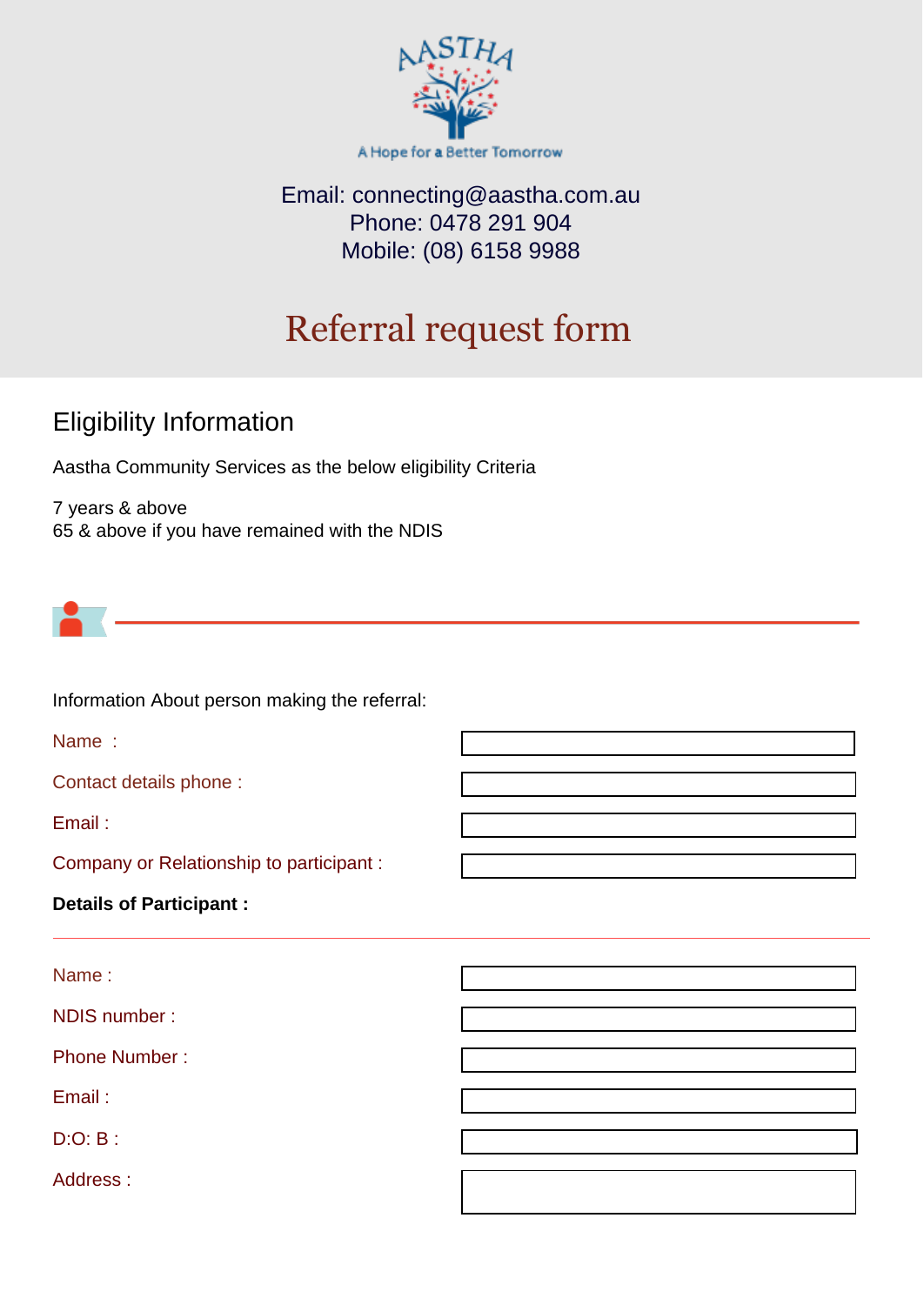| Living arrangements :                                         |                                                                                                                                                                       |  |
|---------------------------------------------------------------|-----------------------------------------------------------------------------------------------------------------------------------------------------------------------|--|
| Area requiring support :                                      |                                                                                                                                                                       |  |
| Days of Support:                                              |                                                                                                                                                                       |  |
| Times support is required :                                   |                                                                                                                                                                       |  |
| Ndis Budget:                                                  |                                                                                                                                                                       |  |
| Plan /self/NDIS managed :                                     |                                                                                                                                                                       |  |
| If Plan Managed Details                                       |                                                                                                                                                                       |  |
| Disability:                                                   |                                                                                                                                                                       |  |
| <b>Background and Supporting information:</b>                 |                                                                                                                                                                       |  |
| Have I attached a copy of the Participants Ndis<br>Plan Y/N : |                                                                                                                                                                       |  |
| Have I attached any relevant Reports Y/N :                    |                                                                                                                                                                       |  |
| <b>Next of Kin information:</b>                               |                                                                                                                                                                       |  |
| Next of Kin/ Legal Guardian :                                 |                                                                                                                                                                       |  |
| <b>Phone Number:</b>                                          |                                                                                                                                                                       |  |
| Address:                                                      |                                                                                                                                                                       |  |
| Email:                                                        |                                                                                                                                                                       |  |
| <b>SERVICE DETAILS</b>                                        |                                                                                                                                                                       |  |
| <b>Services</b>                                               | <b>Service Types</b>                                                                                                                                                  |  |
| Core support                                                  | Assistance with daily living<br><b>Transport</b><br>Assist personal activities<br>Daily tasks/ Shared living<br>Assistance with social and community<br>participation |  |